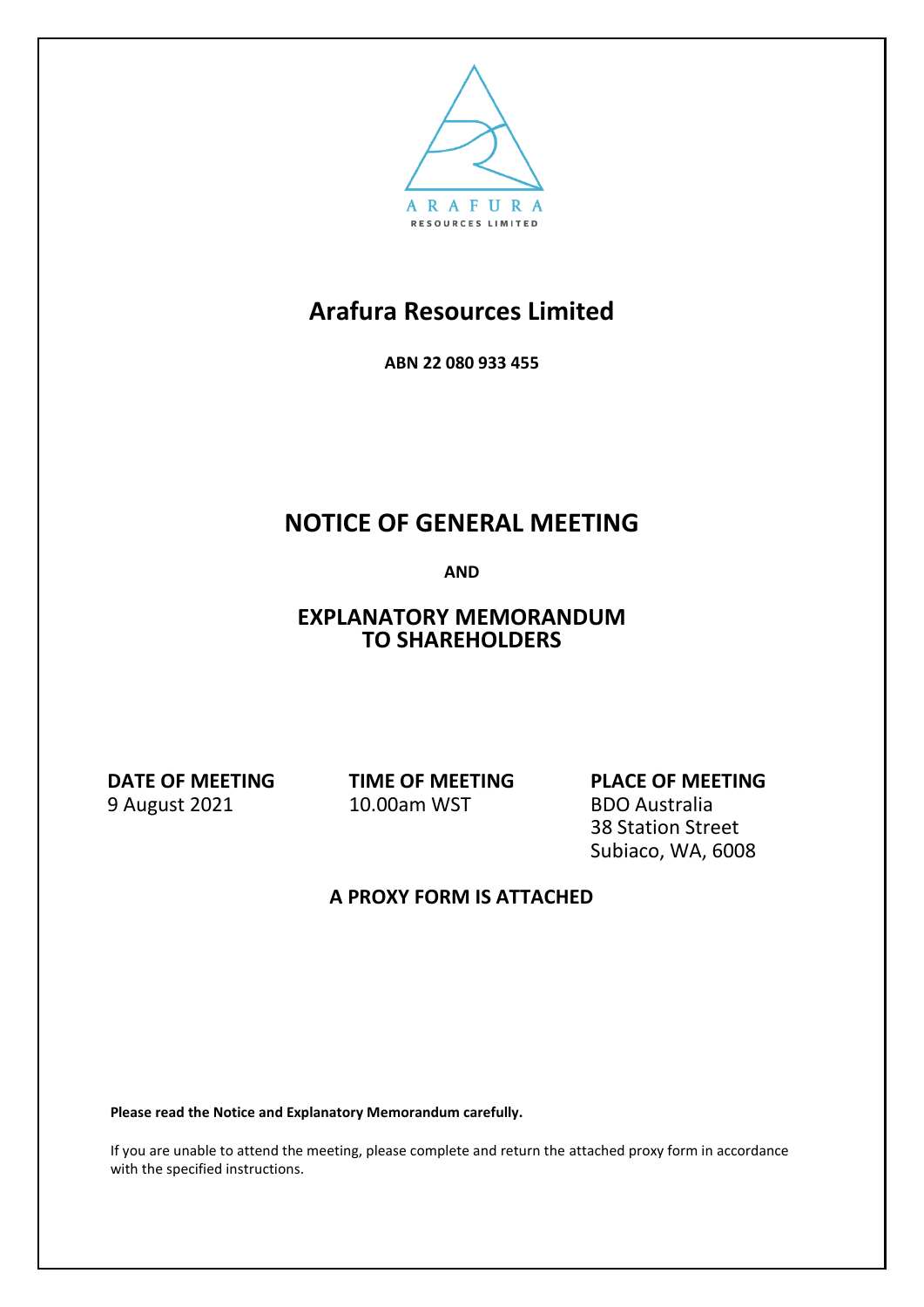**ABN 22 080 933 455**

## **Notice of General Meeting**

Notice is given that a General Meeting of the Company will be held at the offices of **BDO Australia, 38 Station Street, Subiaco Western Australia, 6008,** on 9 August 2021 at 10.00am WST.

### **Agenda**

### **Ordinary Business**

An Explanatory Memorandum containing information in relation to each of the following resolutions accompanies this Notice of General Meeting.

### **Resolution 1 – Ratification of Previous Issue of Shares under Tranche 1 of the Placement**

To consider and, if thought fit, to pass the following as an ordinary resolution:

*"That, for the purposes of Listing Rule 7.4 and for all other purposes, Shareholders approve and ratify the issue of 175,617,114 Shares to various sophisticated and institutional investors under Tranche 1 of the Placement for the purposes and on the terms set out in the Explanatory Memorandum."*

#### **Voting Exclusion Statement**

The Company will disregard any votes cast in favour of this Resolution by or on behalf of any person who participated in the issue or any associates (as defined in the Listing Rules) of those persons.

However, the Company need not disregard a vote cast in favour of this Resolution by:

- (a) a person as proxy or attorney for a person who is entitled to vote on the Resolution, in accordance with directions given to the proxy or attorney to vote on the Resolution in that way; or
- (b) the Chairperson of the Meeting as proxy or attorney for a person who is entitled to vote on the Resolution, in accordance with a direction given to the Chairperson to vote on the Resolution as the Chairperson decides; or
- (c) a holder acting solely in a nominee, trustee, custodial or other fiduciary capacity on behalf of a beneficiary provided the following conditions are met:
	- (i) the beneficiary provides written confirmation to the holder that the beneficiary is not excluded from voting, and is not an associate of a person excluded from voting, on the Resolution; and
	- (ii) the holder votes on the Resolution in accordance with directions given by the beneficiary to the holder to vote in that way.

### **Resolution 2 – Issue of Shares under Tranche 2 of the Placement**

To consider and, if thought fit, to pass the following resolution as an ordinary resolution:

*"That, for the purposes of Listing Rule 7.1 and for all other purposes, Shareholders approve the issue of up to 157,716,220 Shares to various sophisticated and institutional investors under Tranche 2 of the Placement for the purposes and on the terms set out in the Explanatory Memorandum."*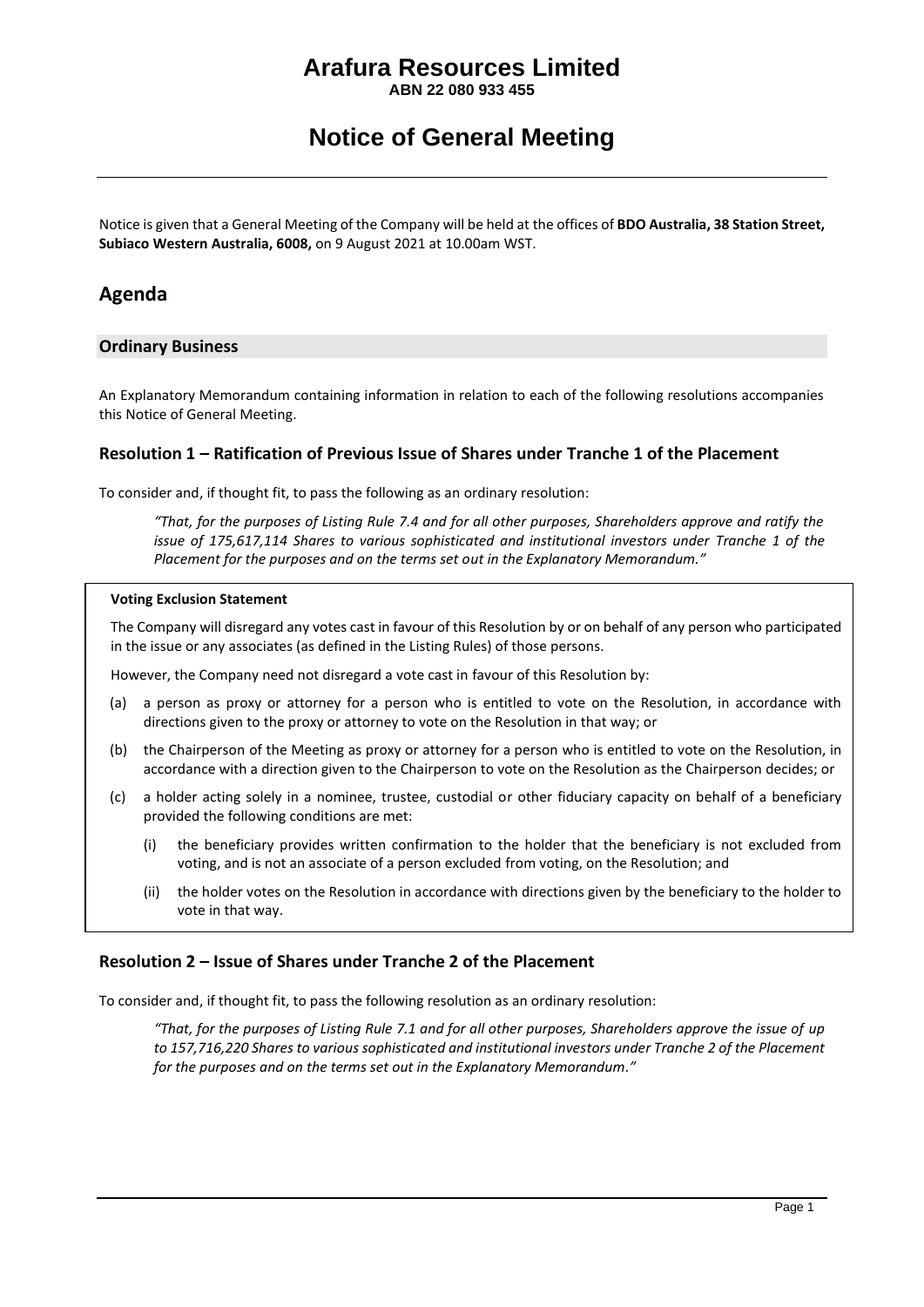**ABN 22 080 933 455**

## **Notice of General Meeting**

#### **Voting Exclusion Statement**

The Company will disregard any votes cast in favour of this Resolution by or on behalf of any person who is expected to participate in, or who will obtain a material benefit as a result of, the proposed issue (except a benefit solely by reason of being a Shareholder), including Petra Capital Pty Ltd, or any associates (as defined in the Listing Rules) of any of those persons.

However, the Company need not disregard a vote cast in favour of this Resolution by:

- (a) a person as proxy or attorney for a person who is entitled to vote on the Resolution, in accordance with directions given to the proxy or attorney to vote on the Resolution in that way; or
- (b) the Chairperson of the Meeting as proxy or attorney for a person who is entitled to vote on the Resolution, in accordance with a direction given to the Chairperson to vote on the Resolution as the Chairperson decides; or
- (c) a holder acting solely in a nominee, trustee, custodial or other fiduciary capacity on behalf of a beneficiary provided the following conditions are met:
	- (i) the beneficiary provides written confirmation to the holder that the beneficiary is not excluded from voting, and is not an associate of a person excluded from voting, on the Resolution; and
	- (ii) the holder votes on the Resolution in accordance with directions given by the beneficiary to the holder to vote in that way.

#### **Resolution 3 – Issue of Shares under SPP**

To consider and, if thought fit, to pass the following resolution as an ordinary resolution:

*"That, for the purposes of Listing Rule 7.1 and for all other purposes, Shareholders approve the issue of up to 45,833,333 Shares under the SPP for the purposes and on the terms set out in the Explanatory Memorandum."*

#### **Other business**

To deal with any other business which may be brought forward in accordance with the Company's Constitution or the Corporations Act.

### **Explanatory Memorandum**

Shareholders are referred to the Explanatory Memorandum accompanying and forming part of this Notice of General Meeting.

Capitalised terms which are not defined in this Notice of General Meeting and Explanatory Memorandum are defined in **Annexure A** to the Explanatory Memorandum.

#### **Resolutions are not inter-dependent**

The Resolutions are not inter-dependent. This means that a Resolution may be passed notwithstanding that the other Resolution is not passed.

### **Snapshot date**

It has been determined that in accordance with regulation 7.11.37 of the *Corporations Regulations 2001* (Cth), for the purposes of the General Meeting, Shares will be taken to be held by the persons who are the registered holders at **10.00 am WST on 7 August 2021**. Accordingly, Share transfers registered after that time will be disregarded in determining entitlements to vote at the Meeting.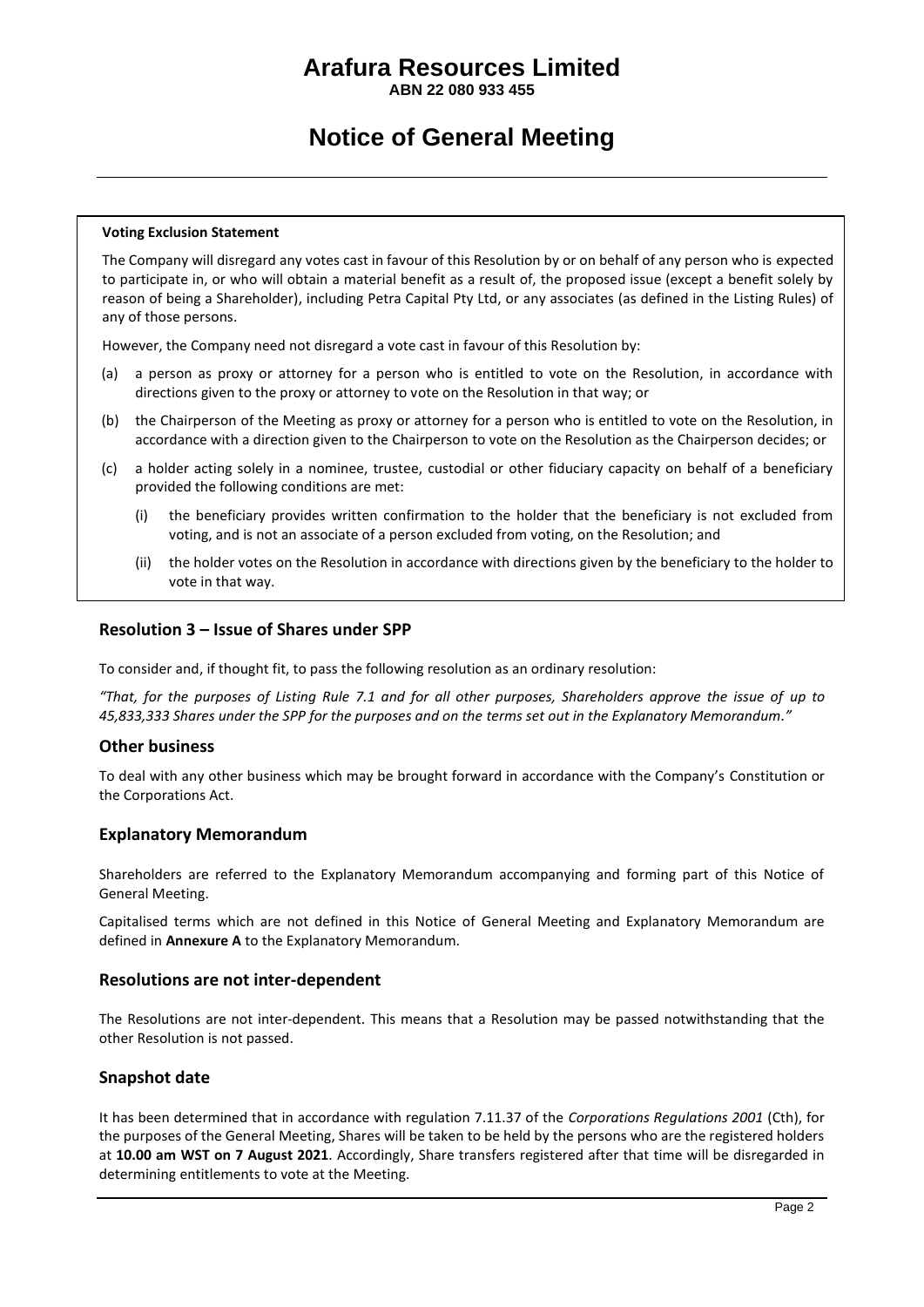**ABN 22 080 933 455**

## **Notice of General Meeting**

Holders of Options or other convertible securities issued by the Company who are not Shareholders but who wish to vote as Shareholders at the Meeting are required to lodge valid exercise notices with the Company no later than 1 week before the Meeting to allow sufficient time for the Shares to be issued by the Company.

### **Chairperson and Chairperson's voting intentions for undirected proxies**

It is proposed that the Meeting will be chaired by Mr. Gavin Lockyer, the Managing Director of the Company. It is the Chairperson's intention to vote undirected proxies which he holds as proxy in favour of all Resolutions where possible. In exceptional circumstances, the Chairperson may change his voting intention on any Resolution, in which case an ASX announcement will be made.

### **How to vote**

You may vote by attending the Meeting in person, by proxy or by authorised representative. A corporate Shareholder may also appoint a corporate representative.

### **Voting in person**

To vote in person, attend the Meeting on the date and at the place set out above. The Meeting will commence at **10.00am WST on 9 August 2021.**

### **Voting by proxy**

A Shareholder entitled to attend and vote has a right to appoint a proxy to attend and vote instead of the Shareholder. A proxy need not be a Shareholder and can be either an individual or a body corporate. If a Shareholder appoints a body corporate as a proxy, that body corporate will need to ensure that it:

- appoints an individual as its corporate representative to exercise its powers at the Meeting, in accordance with section 250D of the Corporations Act; and
- provides satisfactory evidence of the appointment of its corporate representative.

If such evidence is not received, then the body corporate (through its representative) will not be permitted to act as a proxy.

A Shareholder that is entitled to cast two or more votes may appoint two proxies and may specify the proportion or number of votes each proxy is appointed to exercise. If no proportion or number is specified, each proxy may exercise half of the Shareholder's votes.

The Proxy Form also provides further details on appointing proxies and lodging Proxy Forms.

### **Proxy voting online**

Shareholders may submit a proxy vote online at [www.linkmarketservices.com.au.](http://www.linkmarketservices.com.au/) To vote online, select 'Investor Login' and enter Arafura Resources Limited or ASX code 'ARU' in the 'Issuer Name' field, your Securityholder Reference Number ('SRN') or Holder Identification Number ('HIN') (which is shown on the front of your proxy form), postcode and security code which is shown on the screen and click 'Login'. Select the 'Voting' tab and then follow the prompts. You will be taken to have signed and returned your Proxy Form if you vote online in accordance with the instructions given on the website. If you choose to vote online, you must vote by no later than 10.00am WST on 7 August 2021.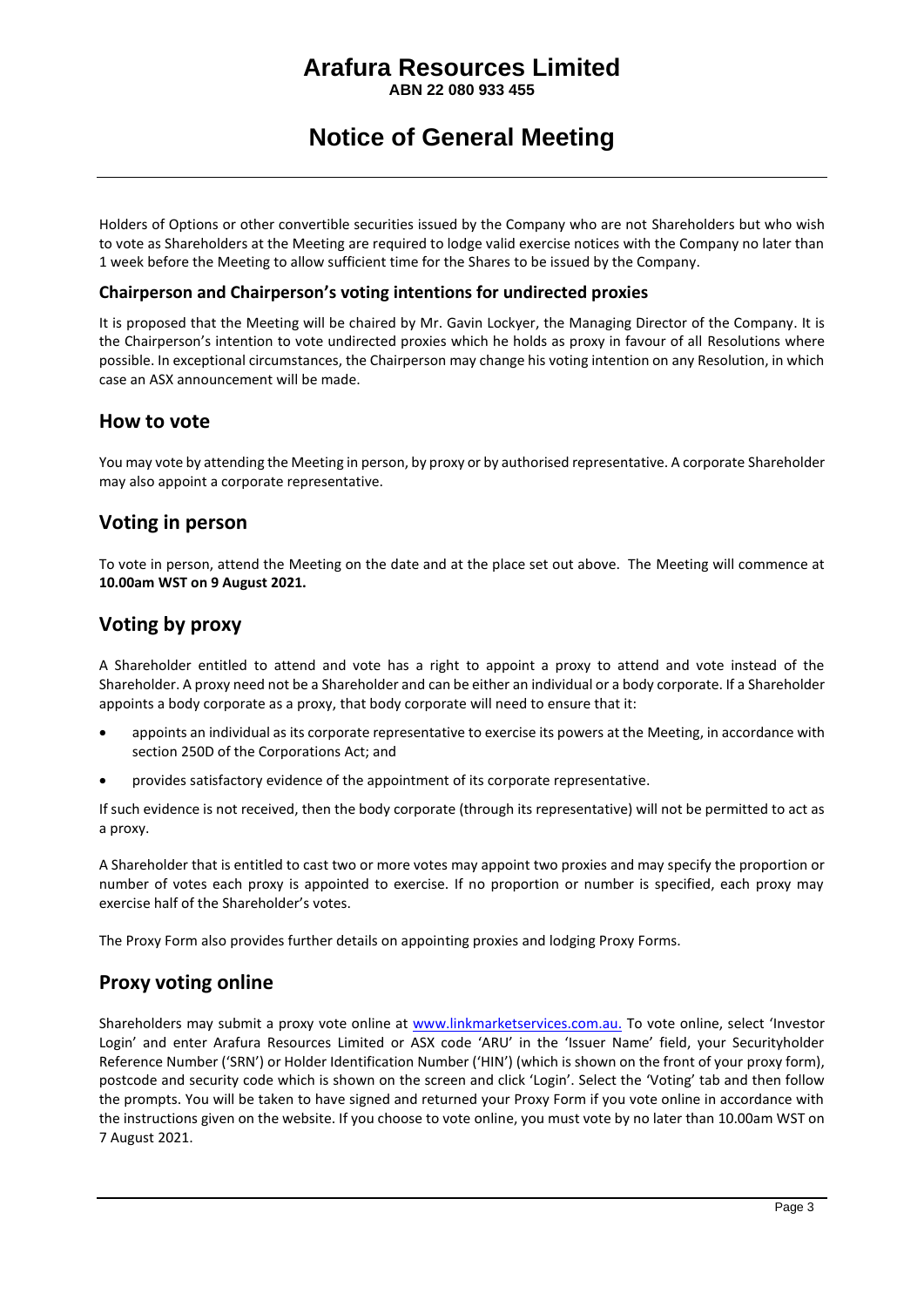**ABN 22 080 933 455**

# **Notice of General Meeting**

### **Proxy voting by mobile**

Shareholders may submit a proxy vote by mobile by scanning the QR code on their Proxy Form and following the prompts. You will be taken to have signed and returned your Proxy Form if you vote by mobile in accordance with the instructions given. If you choose to vote by mobile, you must vote by no later than 10.00am WST on 7 August 2021.

## **Lodgement of Proxy Forms**

To be effective, completed Proxy Forms must be returned by:

- mail to Arafura Resources Limited, C/- Link Market Services Limited, Locked Bag A14, Sydney South NSW 1235 Australia;
- facsimile to +61 2 9287 0309; or
- by hand to: Link Market Services Limited, 1A Homebush Bay Drive, Rhodes NSW 2138,

so that they are received no later than 10.00am WST on 7 August 2021.

Proxy Forms or proxy voting instruction received after this time will be invalid.

If a proxy is executed by an attorney of a shareholder, then the original of the relevant power of attorney or a certified copy of the relevant power of attorney, if it has not already been noted by the Company, must also be received by the Company by the above deadline.

### **Voting by corporate representative**

To appoint a corporate representative, contact the Company's share registry and obtain a Certificate of Appointment of Corporate Representative.

### **By order of the Board**

Dated 5 July 2021

Catherine Huynh Company Secretary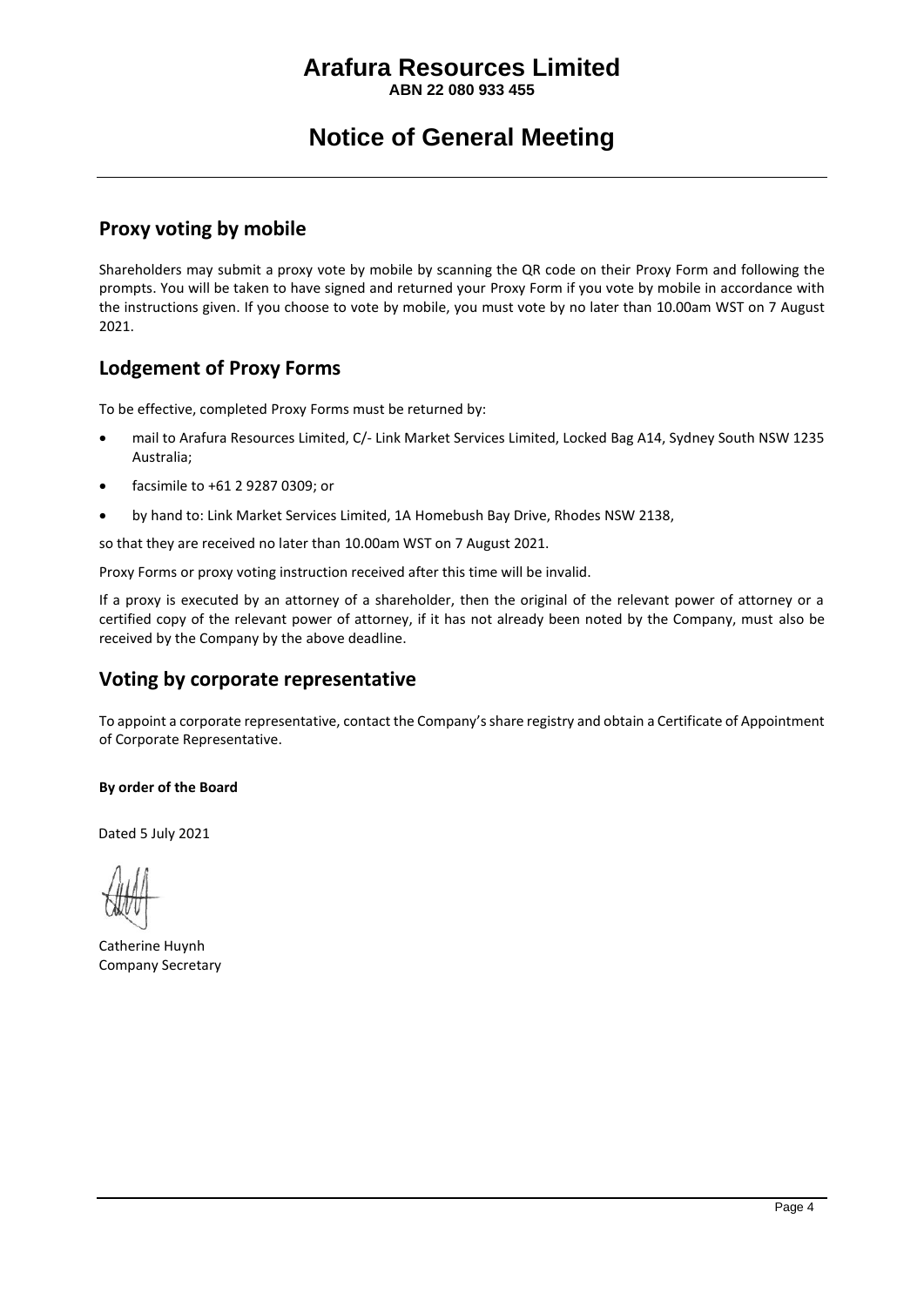**ABN 22 080 933 455**

# **Explanatory Memorandum**

### **Introduction**

This Explanatory Memorandum has been prepared to assist Shareholders to understand the business to be put to Shareholders at the forthcoming General Meeting.

This Explanatory Memorandum should be read in conjunction with the accompanying Notice of General Meeting. Please refer to **Annexure A** for definitions of capitalised terms in the Notice of General Meeting and Explanatory Memorandum.

### **Business**

## **Background to Resolutions 1, 2 and 3**

On 24 June 2021, the Company announced (**Placement Announcement**) that it is carrying out a private placement of Shares to raise \$40 million (before costs) from various sophisticated and institutional investors from Australia and overseas jurisdictions (**Placement**). The Placement Announcement also adds that the Company is seeking to raise up to approximately \$5 million by way of a share purchase plan at the same offer price as under the Placement (**SPP**).

The Placement is comprised of two tranches, as detailed below (and as described in the Placement Announcement):

| <b>Tranche</b> | <b>Number Shares</b> | <b>Offer Price per Share</b> | <b>Total Subscription Amount</b> |
|----------------|----------------------|------------------------------|----------------------------------|
| Tranche 1      | 175,617,114          | \$0.12                       | \$21,074,054                     |
| Tranche 2      | 157,716,220          | \$0.12                       | \$18,925,946                     |
| <b>Total</b>   | 333, 333, 334        | $\overline{\phantom{a}}$     | \$40,000,000                     |

#### **Tranche 1**

Tranche 1 of the Placement has completed and all of the Tranche 1 Shares to be issued were issued on 2 July 2021. The Tranche 1 Shares were issued pursuant to the Company's placement capacity under Listing Rule 7.1.

#### **Tranche 2**

The issue of the Tranche 2 Shares under the Placement has not yet occurred and is subject to Shareholder approval. Resolution 2 seeks that Shareholder approval.

An offer management fee of 4% of the total proceeds raised under the Placement is payable by the Company to Petra Capital Pty Ltd (**Petra**), the lead manager and book runner of the Placement. In addition, an incentive fee of up to 0.5% of total proceeds raised under the Placement is payable to Petra at the discretion of the Company acting reasonably and in good faith.

No fees are payable to Petra in respect of funds raised under the SPP.

**SPP**

The issue of Shares under the SPP is subject to Shareholder approval. Resolution 3 seeks that Shareholder approval.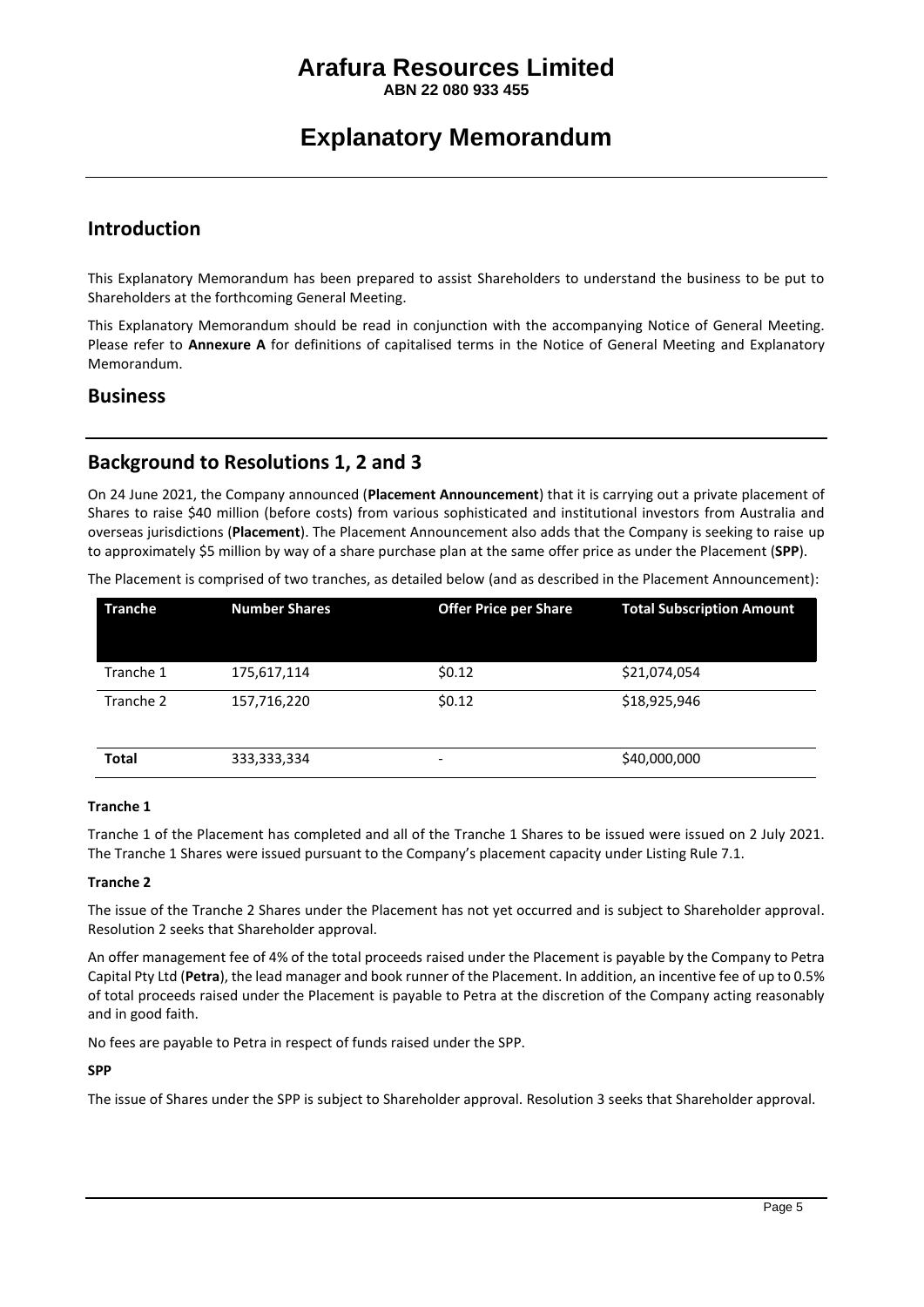**ABN 22 080 933 455**

## **Explanatory Memorandum**

## **1 Resolution 1 – Ratification of Previous Issue of Shares under Tranche 1 of the Placement**

Please refer to the "Background to Resolutions 1, 2 and 3" above.

#### **Listing Rule 7.1**

Broadly speaking, and subject to a number of exceptions, Listing Rule 7.1 limits the amount of Equity Securities that a listed company can issue without the approval of its shareholders over any 12 month period to 15% of the fully paid ordinary securities it had on issue at the start of that period.

#### **Listing Rule 7.4**

Listing Rule 7.4 allows the shareholders of a listed company to approve an issue of Equity Securities after it has been made or agreed to be made. If they do, the issue is taken to have been approved under Listing Rule 7.1 and so does not reduce the company's capacity to issue further Equity Securities without Shareholder approval under that rule.

#### **Shareholder approval sought**

The issue of the Tranche 1 Shares does not fit within any of the exceptions to Listing Rule 7.1 and, as it has not yet been approved by Shareholders, it has used up all of the Company's 15% limit under Listing Rule 7.1, reducing the Company's capacity to issue further Equity Securities without Shareholder approval under Listing Rule 7.1 for the 12 month period following the date of issue of the Tranche 1 Shares.

Under this Resolution, the Company seeks Shareholder approval for, and ratification of, the issue of the Tranche 1 Shares under and for the purposes of Listing Rule 7.4 so as to retain as much flexibility as possible to issue additional Equity Securities into the future without having to obtain Shareholder approval for such issues under Listing Rule 7.1.

If this Resolution is passed, the issue of the Tranche 1 Shares will be excluded in calculating the Company's 15% limit in Listing Rule 7.1, increasing the number of Equity Securities the Company can issue without Shareholder approval over the 12 month period following the date of issue of the Tranche 1 Shares.

If this Resolution is not passed, the issue of the Tranche 1 Shares will be included in calculating the Company's 15% limit in Listing Rule 7.1, and will continue to restrict the number of Equity Securities the Company can issue without Shareholder approval over the 12 month period following the date of issue of the Tranche 1 Shares.

#### **Information required by Listing Rule 7.5**

Listing Rule 7.5 requires the following specific information to be provided in relation to this Resolution:

- (a) The Shares were issued to various sophisticated and institutional investors from Australia and overseas jurisdictions. None of these investors were material investors whose identities are required to be disclosed under ASX Guidance Note 21.
- (b) 175,617,114 Shares were issued in total.
- (c) The Shares issued are all fully paid ordinary shares in the capital of the Company.
- (d) The Shares were issued on 2 July 2021.
- (e) The issue price for the Shares was \$0.12 per Share.
- (f) The funds raised from the Placement are intended to be used to commence Front End Engineering and Design activities at the Company's Nolans Project and for general working capital purposes.
- (g) Fees payable by the Company to Petra in respect of the Placement are set out in the "Background to Resolutions 1, 2 and 3" above. There are no further material terms to disclose in respect of the Placement.

A voting exclusion applies to Resolution 1 in the terms set out in the Notice of Meeting.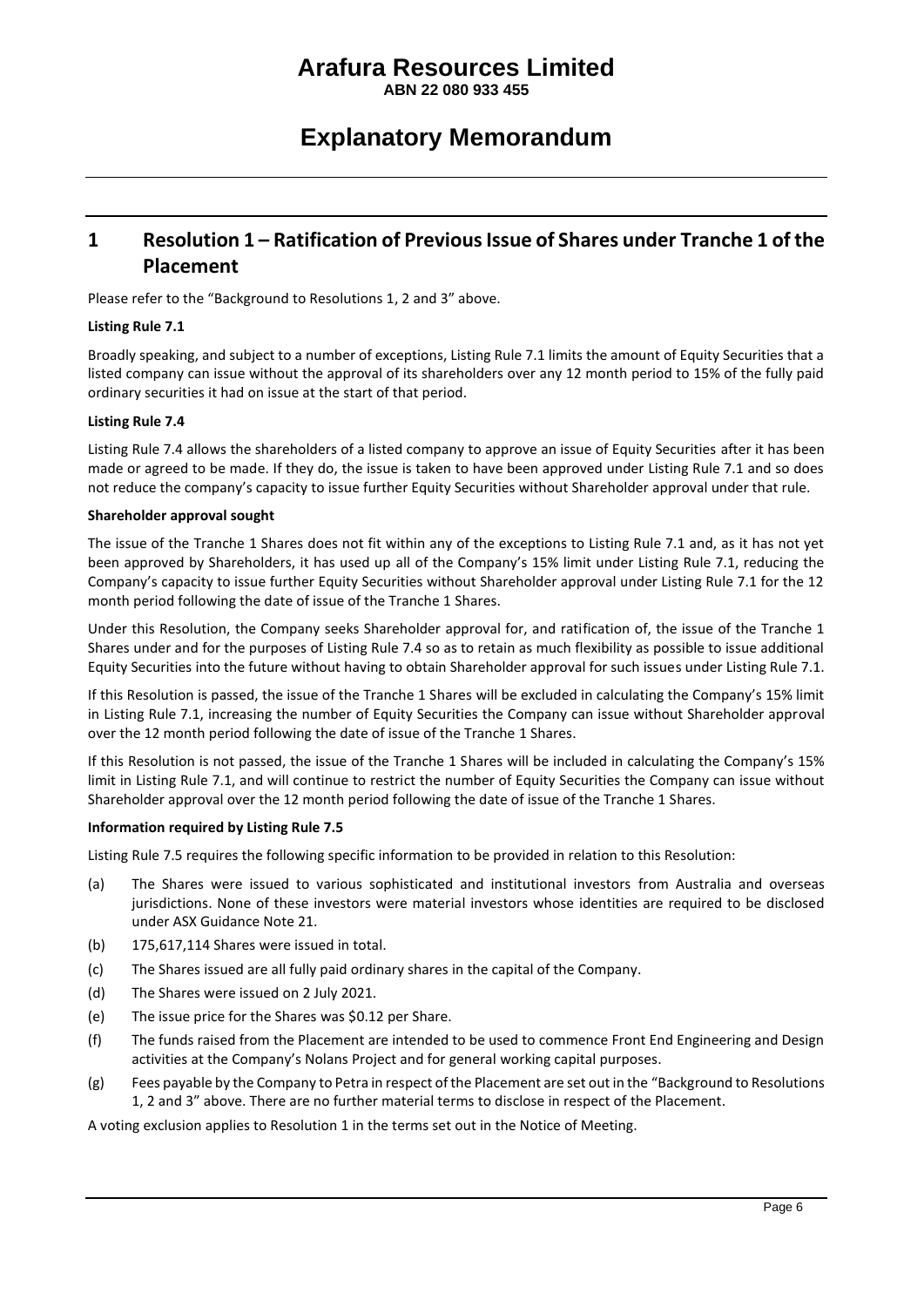**ABN 22 080 933 455**

## **Explanatory Memorandum**

#### **Board recommendation**

The Board unanimously recommends that Shareholders vote in favour of Resolution 1.

### **2 Resolution 2 – Issue of Shares under Tranche 2 of the Placement**

Please refer to the "Background to Resolutions 1, 2 and 3" above. Please also refer to the Explanatory Memorandum for Resolution 1 for information about Listing Rule 7.1.

#### **Shareholder approval sought**

The proposed issue of Shares under Tranche 2 of the Placement does not fall within any of the exceptions to Listing Rule 7.1 and exceeds the 15% limit in Listing Rule 7.1. It therefore requires the approval of Shareholders under Listing Rule 7.1. To this end, this Resolution seeks Shareholder approval for the issue of the Tranche 2 Shares under and for the purposes of Listing Rule 7.1.

If this Resolution is passed, the issue of the Tranche 2 Shares can proceed and the issue will be excluded from the calculation of the number of Equity Securities that the Company can issue without Shareholder approval under Listing Rule 7.1.

If this Resolution is not passed, the issue of the Tranche 2 Shares will not proceed and the Company will not raise a significant portion of the proceeds under the Placement. This would mean that the Company would need to seek alternative sources of finance prior to commencing its front-end engineering and design work, which could have an adverse effect on the Company and the price of Shares. In addition, certain transaction costs in relation to the Placement (including in respect of Tranche 2 of the Placement), such as legal and advisory fees, will still be payable by the Company.

#### **Information required by Listing Rule 7.3**

Listing Rule 7.3 requires the following specific information to be provided in relation to this Resolution:

- (a) The Tranche 2 Shares will be issued to various sophisticated and institutional investors from Australia and overseas jurisdictions. None of these investors were material investors whose identities are required to be disclosed under ASX Guidance Note 21.
- (b) Up to 157,716,220 Shares will be issued in total.
- (c) The Shares will all be fully paid ordinary shares in the capital of the Company.
- (d) The Tranche 2 Shares will be issued no later than three months after the date of the Meeting, however the Company expects to issue the Tranche 2 Shares on or about 13 August 2021.
- (e) The issue price for the Shares will be \$0.12 per Share.
- (f) The funds raised from the Placement are intended to be used to commence Front End Engineering and Design activities at the Company's Nolans Project and for general working capital purposes.
- (g) Fees payable by the Company to Petra in respect of the Placement are set out in the "Background to Resolutions 1, 2 and 3" above. There are no further material terms to disclose in respect of the Placement.

A voting exclusion applies to Resolution 2 in the terms set out in the Notice of Meeting.

#### **Board recommendation**

The Board unanimously recommends that Shareholders vote in favour of Resolution 2.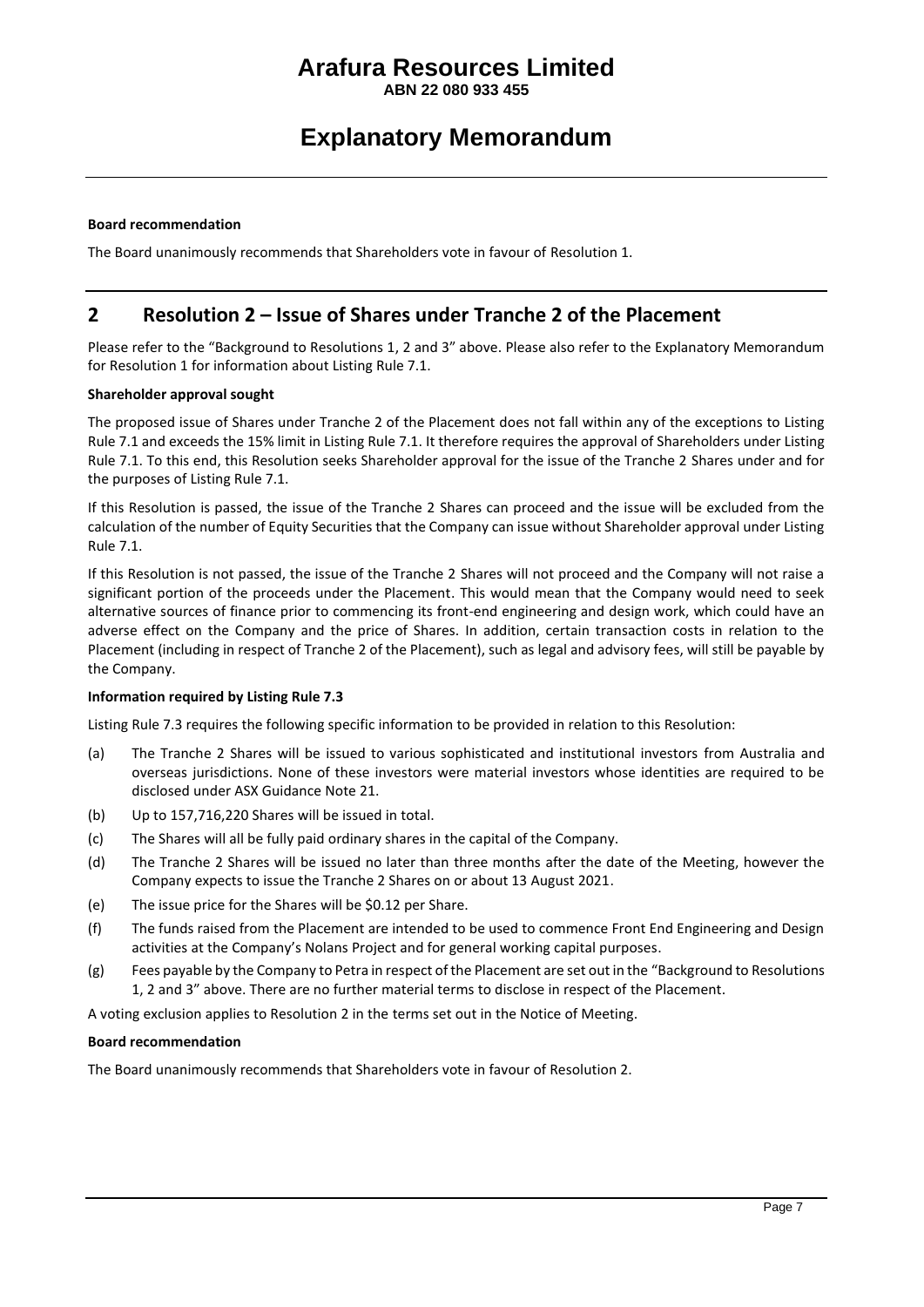**ABN 22 080 933 455**

## **Explanatory Memorandum**

### **3 Resolution 3 – Issue of Shares under SPP**

Please refer to the "Background to Resolutions 1, 2 and 3" above. Please also refer to the Explanatory Memorandum for Resolution 1 for information about Listing Rule 7.1.

Listing Rule 7.2, Exception 5 provides an exception to Listing Rule 7.1 for an issue of securities under a security purchase plan where (among other things) the issue price of the securities offered under the plan is at least 80% of the volume weighted average market price for the securities calculated over the last five trading days before the day on which the issue was announced, or the day on which the issue was made.

The issue price under the SPP is \$0.12 per Share, which is the same issue price as under the Placement and represents a 29.1% discount to the volume weighted average market price of Shares calculated over the last five trading days before the day the SPP was announced (being \$0.1693). Accordingly, as the discount of 29.1% exceeds the 20% discount permitted under Listing Rule 7.2, Exception 5, that exception does not apply to the SPP.

#### **Shareholder approval sought**

As the proposed issue of Shares under the SPP does not fall within any of the exceptions to Listing Rule 7.1 and exceeds the 15% limit in Listing Rule 7.1, it therefore requires the approval of Shareholders under Listing Rule 7.1. To this end, this Resolution seeks Shareholder approval for the issue of up to 45,833,333 Shares under the SPP (**SPP Shares**) under and for the purposes of Listing Rule 7.1. Arafura may accept oversubscriptions under the SPP and the issue of up to 45,833,333 Shares will provide the flexibility to accept up to \$500,000 of oversubscriptions.

If this Resolution is passed, the issue of the SPP Shares can proceed and the issue will be excluded from the calculation of the number of Equity Securities that the Company can issue without Shareholder approval under Listing Rule 7.1.

If this Resolution is not passed, the issue of the SPP Shares will not proceed, the SPP will be withdrawn and the Company will not raise any funds under the SPP. Accordingly, any amounts received from eligible shareholders under the SPP will be refunded by the Company, without interest.

#### **Information required by Listing Rule 7.3**

Listing Rule 7.3 requires the following specific information to be provided in relation to this Resolution:

- (a) The SPP Shares will be issued to Shareholders with a registered address in Australia or New Zealand as at 7.00pm (AEST) on 23 June 2021 who apply for SPP Shares (provided such applications are accepted by Arafura).
- (b) Up to 45,833,333 Shares will be issued in total. The Shares will all be fully paid ordinary shares.
- (c) The SPP Shares will be issued no later than three months after the date of the Meeting.
- (d) The issue price for the Shares will be \$0.12 per Share.
- (e) The funds raised from the SPP will be used for the same purposes as the Placement (described above).
- (f) The other material terms of the SPP are set out in the SPP offer booklet announced to ASX on 5 July 2021.

The Company has been granted a waiver by ASX (on 25 June 2021) from Listing Rule 7.3.9 to permit the Company to include Resolution 3 in this Notice and not to include a voting exclusion statement in respect of Resolution 3 that excludes the votes of persons who may participate in the SPP, provided that: (1) the SPP is not underwritten, or if it is underwritten, the Company excludes any votes cast in favour of Resolution 3 by any proposed underwriter or subunderwriter of the SPP; and (2) the Company excludes any votes cast in favour of Resolution 3 by any investor who may receive Shares under any SPP shortfall. In addition, the Company has been granted a concurrent waiver of Listing Rule 10.11 to permit the directors of the Company to participate in the SPP without Shareholder approval, provided that Shareholders approve the SPP and directors and their associates are offered Shares under the SPP on the same terms as other Shareholders.

#### **Board recommendation**

The Board unanimously recommends that Shareholders vote in favour of Resolution 3.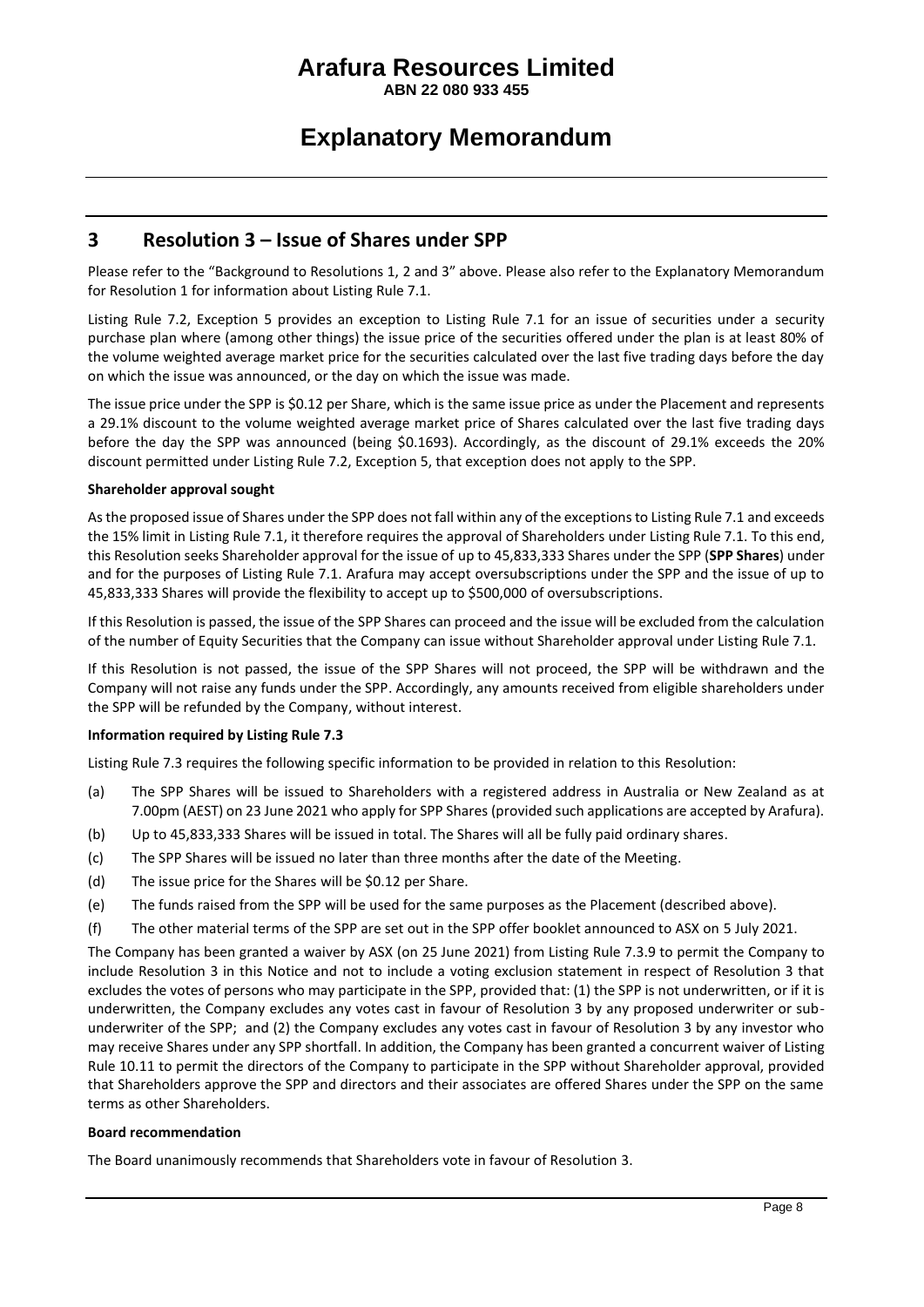**ABN 22 080 933 455**

## **Annexure A – Definitions**

The meanings of capitalised terms used in this Notice of General Meeting and Explanatory Memorandum are set out below:

**ASX** means the ASX Limited or the Australian Securities Exchange operated by ASX Limited, as the context requires.

**Board** means the board of Directors.

**Company** or **Arafura** means Arafura Resources Limited ABN 22 080 933 455.

**Corporations Act** means the *Corporations Act 2001* (Cth).

**Director** means a Director of the Company.

**Equity Security** has the meaning given in Chapter 19 of the Listing Rules.

**Explanatory Memorandum** means the explanatory memorandum to the Notice.

**General Meeting** or **Meeting** means the Company's General Meeting to be held on 9 August 2021 at 10.00am WST.

**Listing Rules** means the Listing Rules of ASX.

**Notice** or **Notice of General Meeting** means this Notice of General Meeting.

**Option** means an unlisted option to acquire a Share.

**Petra** has the meaning given in the Explanatory Memorandum under the heading "Background to Resolutions 1, 2 and 3".

**Placement** has the meaning given in the Explanatory Memorandum under the heading "Background to Resolutions 1, 2 and 3".

**Proxy Form** means the proxy form attached to the Notice.

**Resolution** means a resolution contained in the Notice.

**Share** means a fully paid ordinary share in the capital of the Company.

**Shareholder** means a shareholder of the Company.

**SPP** has the meaning given in the Explanatory Memorandum under the heading "Background to Resolutions 1, 2 and 3".

**WST** means Western Australian Standard Time.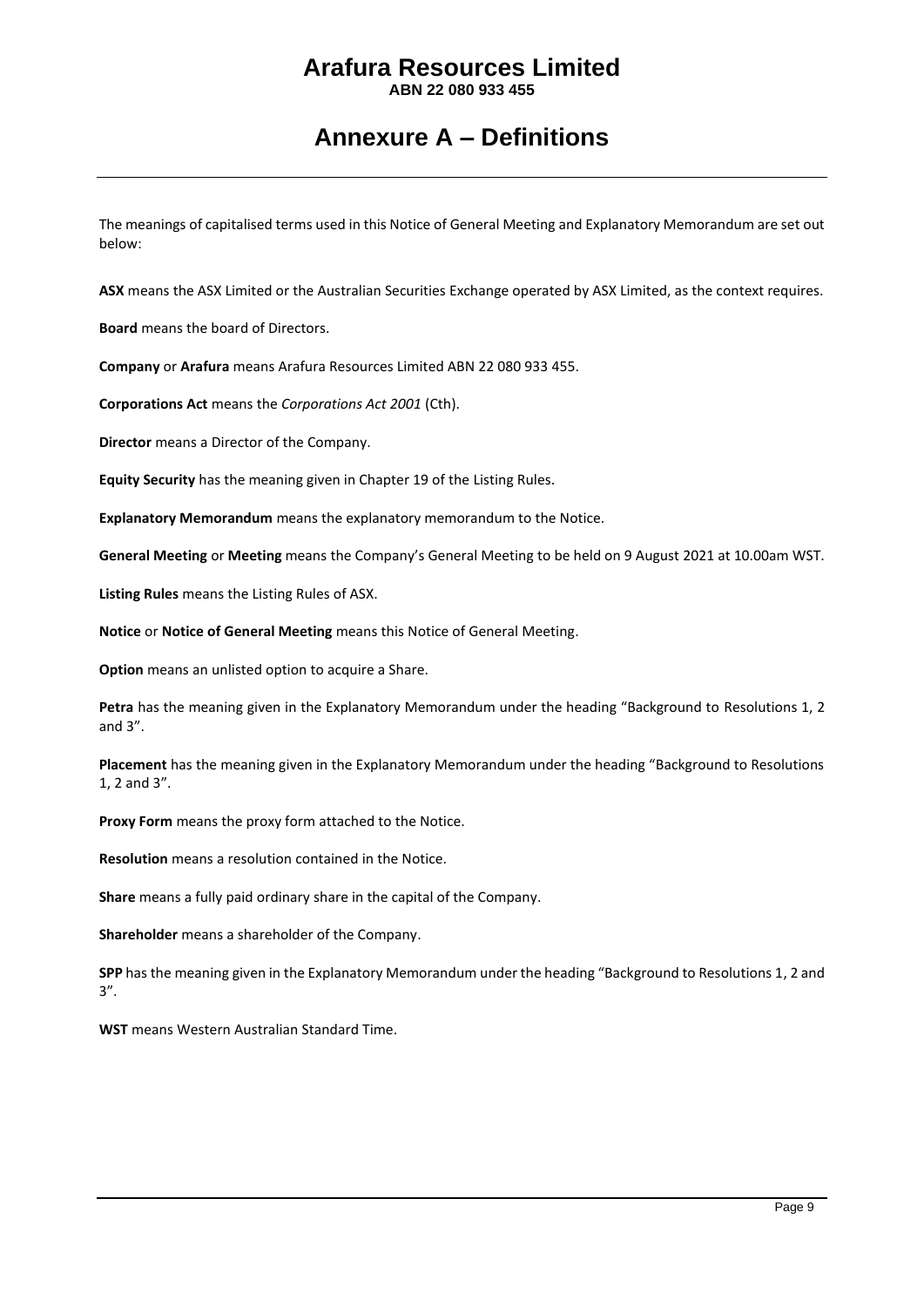

|   | <b>LODGE YOUR VOTE</b>                                                                                                                                    |
|---|-----------------------------------------------------------------------------------------------------------------------------------------------------------|
|   | <b>ONLINE</b><br>www.linkmarketservices.com.au                                                                                                            |
|   | <b>BY MAIL</b><br><b>Arafura Resources Limited</b><br><b>C/- Link Market Services Limited</b><br><b>Locked Bag A14</b><br>Sydney South NSW 1235 Australia |
| 昌 | <b>BY FAX</b><br>+61 2 9287 0309                                                                                                                          |
|   | <b>BY HAND</b><br><b>Link Market Services Limited</b><br>1A Homebush Bay Drive, Rhodes NSW 2138                                                           |
|   | <b>ALL ENQUIRIES TO</b><br>Telephone: +61 1300 554 474                                                                                                    |
|   |                                                                                                                                                           |

**X99999999999**

\*X99999999999\*



I/We being a member(s) of Arafura Resources Limited and entitled to attend and vote hereby appoint:

#### APPOINT A PROXY

the Chairman of the Meeting (mark box)

OR if you are NOT appointing the Chairman of the Meeting as your proxy, please write the name of the person or body corporate you are appointing as your proxy

or failing the person or body corporate named, or if no person or body corporate is named, the Chairman of the Meeting, as my/our proxy to act on my/our behalf (including to vote in accordance with the following directions act on my/our behalf (including to vote in accordance with the following directions or, if no directions have been given and to the extent permitted by the law, as the proxy sees fit) at the General Meeting of the Company to be held at 10:00am (WST) on Monday, 9 August 2021 at BDO Australia, 38 Station Street, Subiaco WA 6008 (the Meeting) and at any postponement or adjournment of the Meeting. **EXAMPLE 10**<br> **EXAMPLE 10**<br> **EXAMPLE 10**<br> **EXAMPLE 10**<br> **EXAMPLE 10**<br> **EXAMPLE 10**<br> **EXAMPLE 10**<br> **EXAMPLE 10**<br> **EXAMPLE 10**<br> **EXAMPLE 10**<br> **EXAMPLE 10**<br> **EXAMPLE 10**<br> **EXAMPLE 10**<br> **EXAMPLE 10**<br> **EXAMPLE 10**<br> **EXAMPLE 10** 

The Chairman of the Meeting intends to vote undirected proxies in favour of each item of business. In exceptional circumstances, the Chairman may change his voting intention on any Resolution, in which case an ASX announcement will be made.

## VOTING DIRECTIONS

Proxies will only be valid and accepted by the Company if they are signed and received no later than 48 hours before the Meeting. Please read the voting instructions overleaf before marking any boxes with an  $\boxtimes$ 

#### **Resolutions**

For Against Abstain\*

- 1 Ratification of Previous Issue of Shares under Tranche 1 of the Placement
- 2 Issue of Shares under Tranche 2 of the Placement
- 3 Issue of Shares under SPP
- 

STEP 3

STEP 2

 $\bigcirc$  \* If you mark the Abstain box for a particular Item, you are directing your proxy not to vote on your behalf on a show of hands or on a poll and your votes will not be counted in computing the required majority on a

### SIGNATURE OF SHAREHOLDERS – THIS MUST BE COMPLETED

Shareholder 1 (Individual) Joint Shareholder 2 (Individual) Joint Shareholder 3 (Individual)

**ARU PRX2101A**

#### Sole Director and Sole Company Secretary Director/Company Secretary (Delete one) Director

This form should be signed by the shareholder. If a joint holding, either shareholder may sign. If signed by the shareholder's attorney, the power of attorney must have been previously noted by the registry or a certified copy attached to this form. If executed by a company, the form must be executed in accordance with the company's constitution and the *Corporations Act 2001* (Cth).